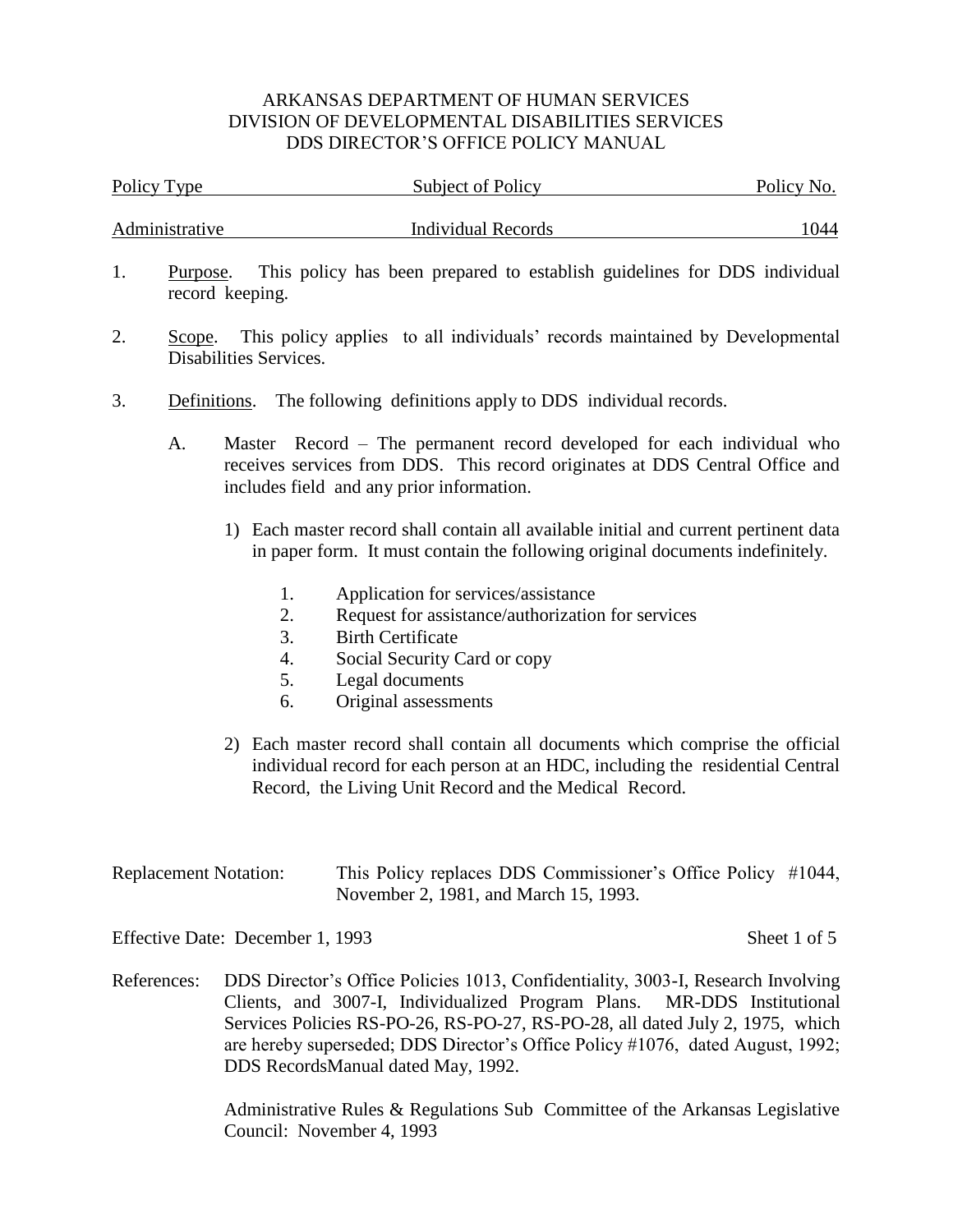| Policy Type    | Subject of Policy         | Policy No. |  |  |
|----------------|---------------------------|------------|--|--|
|                |                           |            |  |  |
| Administrative | <b>Individual Records</b> | 1044       |  |  |

- B. Field File Consists of the following photocopies of documents and is utilized by the DDS Field Counselor as the "working file."
	- 1. Application for services/assistance
	- 2. Request for assistance/authorization for services
	- 3. Birth Certificate
	- 4. Social Security Card or copy
	- 5. Legal documents
	- 6. Original assessments
	- 7. Early Intervention data, when appropriate
- C. Correspondence Any written communication that is directly related to the individual and DDS Services.
	- Letters
	- Memos
	- LEA Letter of Acknowledgment (Local Educational Agency)
- D. Documents Official and/or legal verification/certification.
	- Application for Services
	- Financial Resource Questionnaire
	- Release(s) of Information
	- Birth Certificate (copy)
	- Social Security Card (copy)
	- Medicaid Card (copy)
	- Petition for Admission
	- Guardianship Papers (copy)
	- $\bullet$  Subpoena(s)
	- Authorization to Secure Services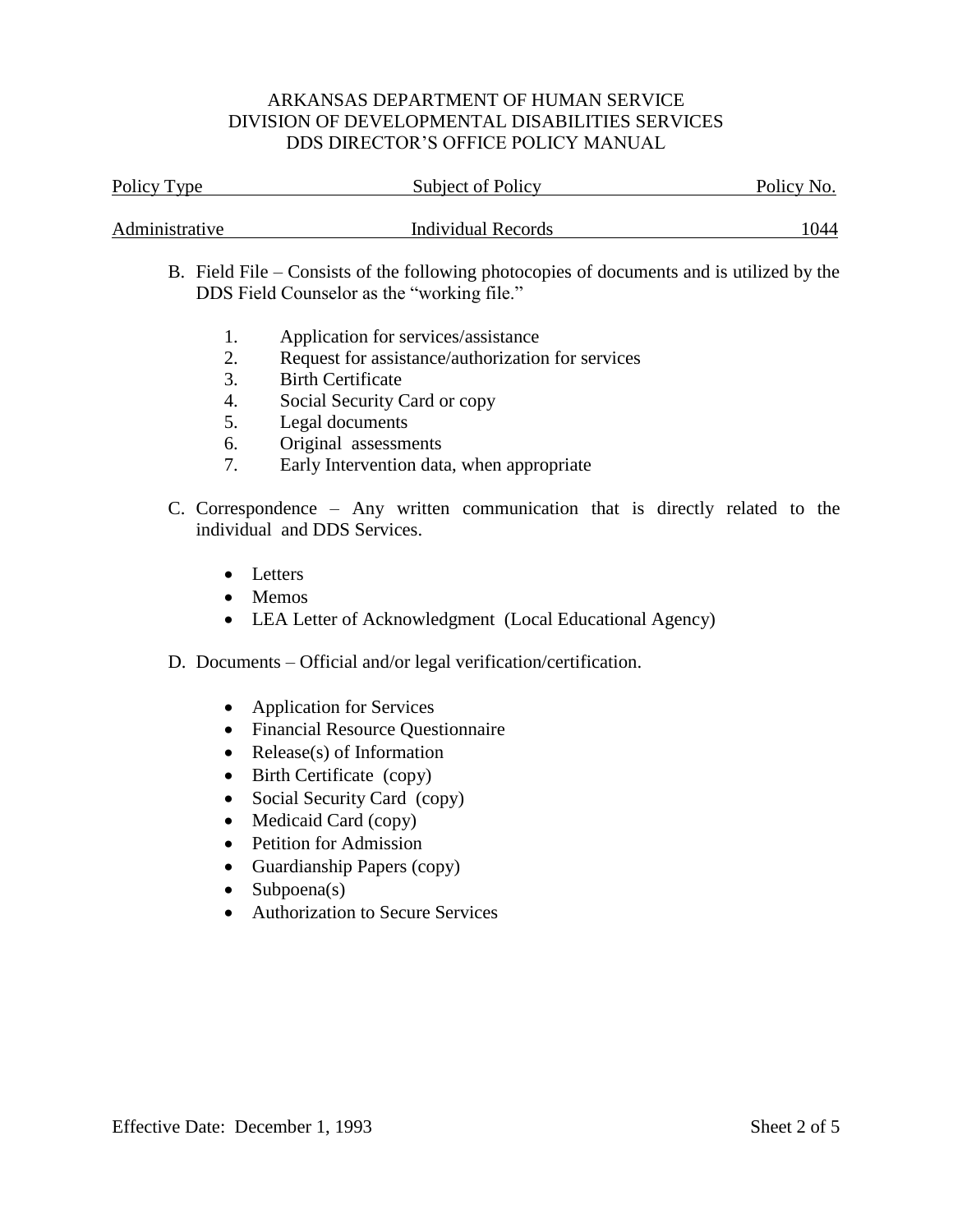| Policy Type    | Subject of Policy  | Policy No. |  |  |
|----------------|--------------------|------------|--|--|
| Administrative | Individual Records | 1044       |  |  |

- E. Field Staff Activity Documentation by field staff of all official contact with person and family eligible for DDS Services and can include such items as follows:
	- Request for Assistance
	- Case Notes
	- Request for Respite Care
	- Transfer Summaries
	- Closing Summaries
	- Status Reports
	- Referral for Services Form
	- Individual Services Implementation Plan/ISIP Questionnaire
- F. Programming Individual prescription for services for eligible individuals.
	- Client Outreach Program
	- Individual Education Plan
	- Individual Program Plan/Annual Review
	- Individual Habilitation Program
	- Individual Family Service Implementation Plan
	- Special Staffing Reports
	- ACS Waiver Plan of Care
	- Discharge Summary
- G. Evaluations Completion of various assessments which result in records for services and/or programming.
	- Diagnostic & Evaluation
	- Psychological Evaluation
	- Adaptive Behavior/Developmental Scales
	- Speech/Language Evaluations
	- Physical Therapy Evaluations
	- Occupational Therapy Evaluation
	- Audiological Evaluations/Screening
	- Educational Evaluations
	- PASARR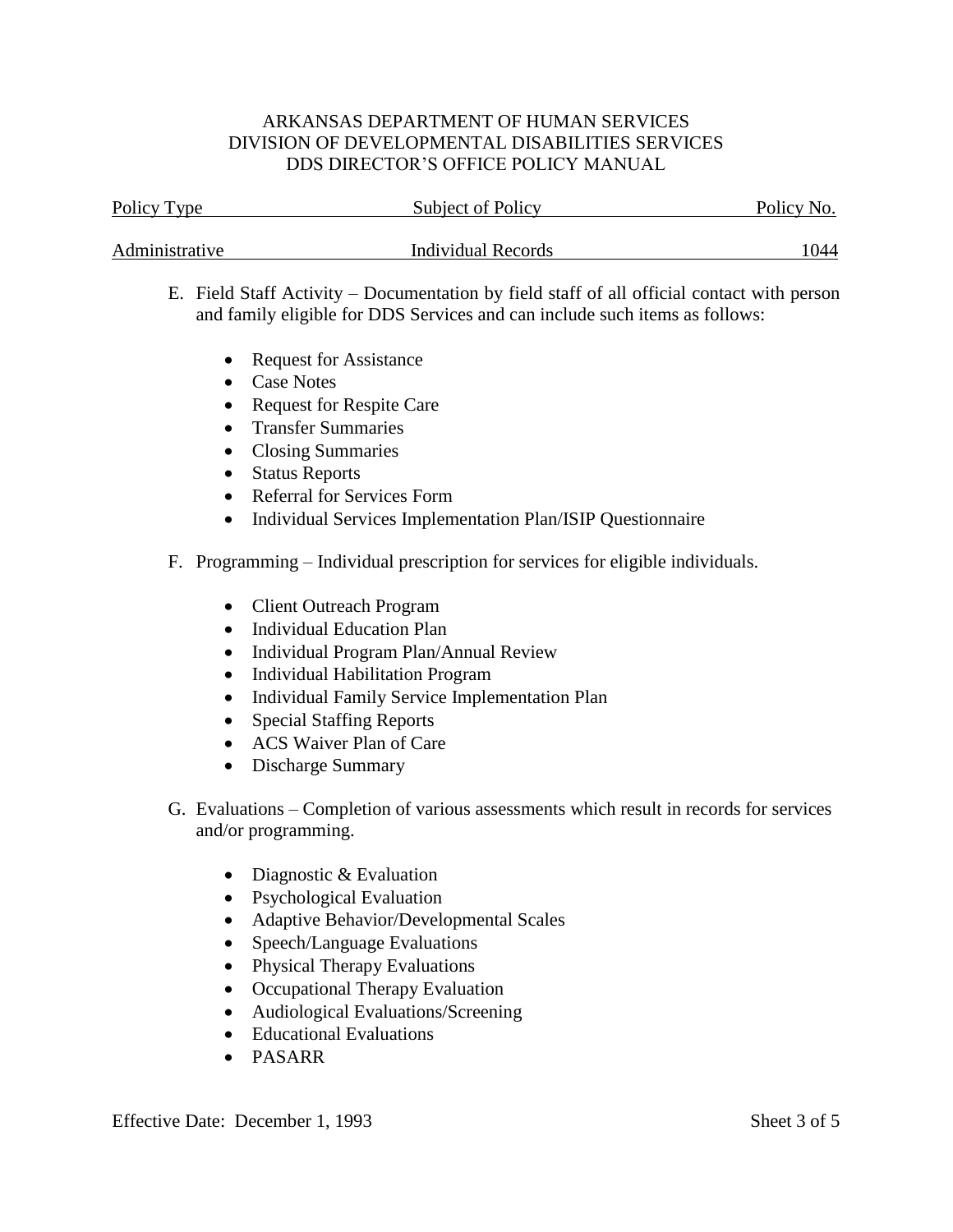| Policy Type<br>Subject of Policy  |                                                                                |  | Policy No. |  |  |      |
|-----------------------------------|--------------------------------------------------------------------------------|--|------------|--|--|------|
| Administrative                    | Individual Records                                                             |  |            |  |  | 1044 |
| individual eligible for services. | H. Medical – Any evaluations/assessments related to the physical health of the |  |            |  |  |      |
|                                   | • Nutritional Assessment                                                       |  |            |  |  |      |

- Physical Exams
- Medical Summary
- Dental Records (not X-rays)
- Immunizations
- Personal/Medical Data Sheet (vital statistics)
- TB Skin Test
- Medical Case Management Plan
- Medical Discharge Summary
- Medical Staffing Summary
- Vision Examination
- 4. Guidelines for the Use of the Record. Access to and utilization of the master record of individuals shall be governed by the following guidelines:
	- A. Information will be released only to properly authorized persons.
	- B. Master records that are taken from the Central Records Room must be returned by 4:20 p.m. each day unless authorized by Administrative Director/designee.
	- C. DDS staff members may access a Master Record only for purposes of completion of an official duty.
	- D. Master records are to be checked out through and returned to Records Room staff.